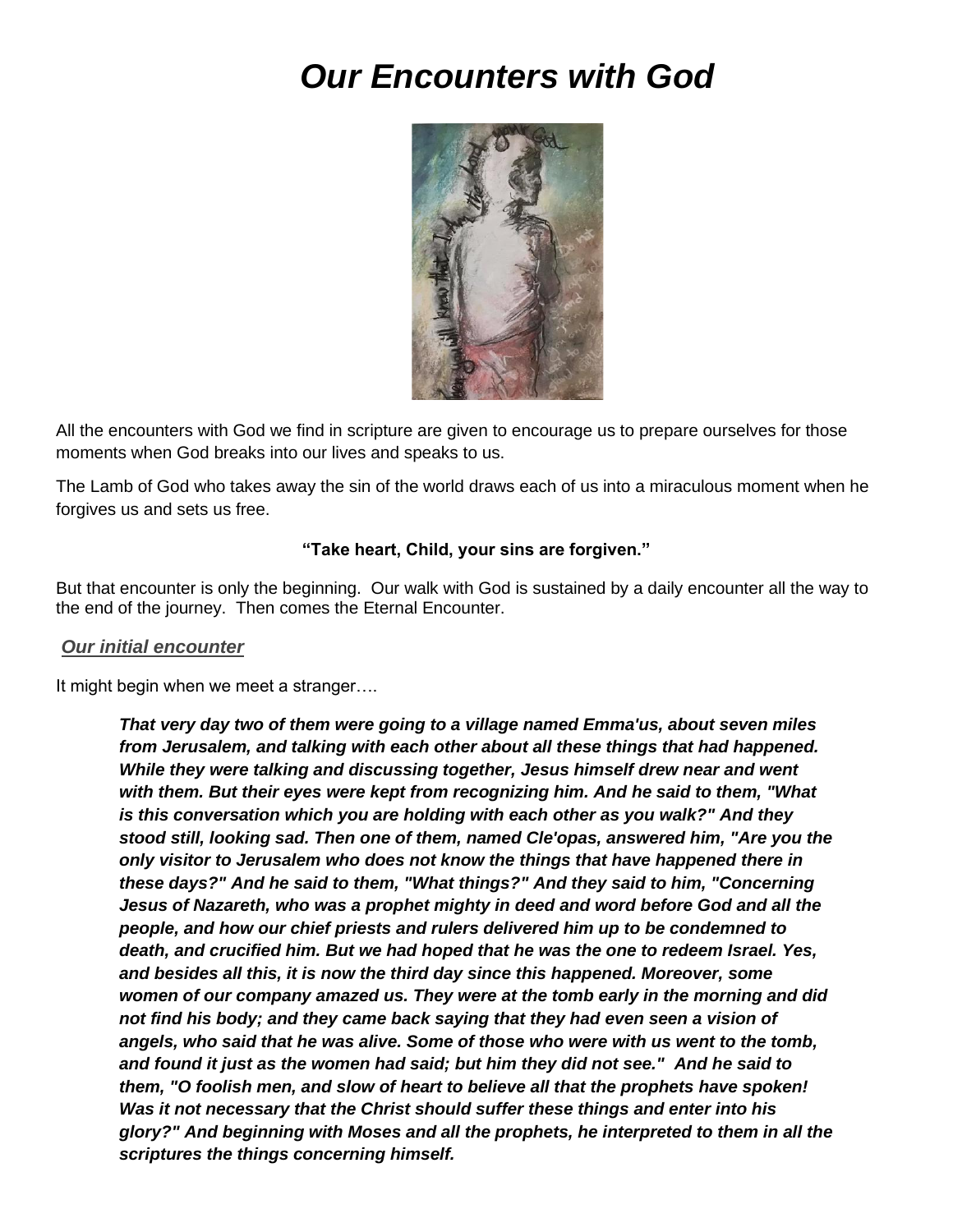*So they drew near to the village to which they were going. He appeared to be going further, but they constrained him, saying, "Stay with us, for it is toward evening and the day is now far spent." So he went in to stay with them. When he was at table with them, he took the bread and blessed, and broke it, and gave it to them. And their eyes were opened and they recognized him; and he vanished out of their sight. They said to each other, "Did not our hearts burn within us while he talked to us on the road, while he opened to us the scriptures?"* 

#### *Luke 24*

# **Our first encounter is always with the risen Lord.**

The risen Lord can be wherever he chooses, assume whatever form he wishes. Jesus decides when it will happen, how he will speak to us.

At a moment of his choice the risen Lord "breaks through" to us and begins to speak.

At that moment Jesus is no longer separated from us by centuries and miles.

# **He's right here!**

He knows us by name.

He "understands our thoughts afar off."

He takes us as we are and begins to guide us.



The fact that you are reading these words could mean that this has already happened to you, or that it soon will.

### *Our Daily Encounter*

It is impossible to live a life of faith on the strength of that first encounter with the Lord.

Without daily renewal, actually a daily encounter with the Lord, our faith soon fades.

#### *The Lord GOD has given me the tongue of those who are taught, that I may know how to sustain with a word him that is weary. Morning by morning he wakens, he wakens my ear to hear as those who are taught.*

*Isaiah 50*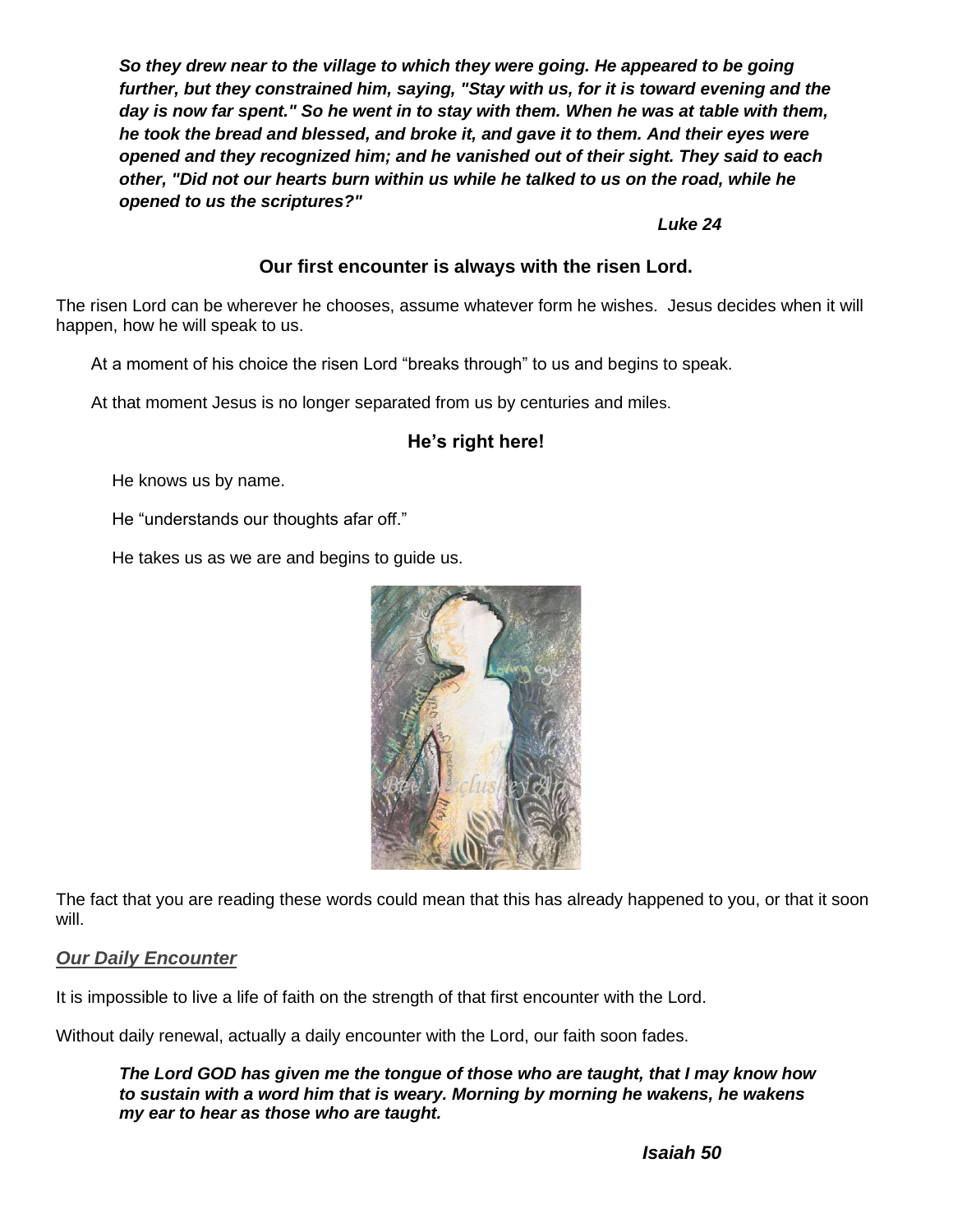Our Lord himself, in his days of flesh and blood, would rise "a great while before dawn" and go out to a solitary place to pray.

He teaches us to *"go into your room and shut the door and pray to your Father in secret."* i.e. Get alone with God.

And who should come to help us but the Lord Jesus himself!

# **"I will not leave you desolate. I will come to you."**

Our job is to simply make the time to be alone with God daily, cut off from all distractions.

When we do this, the Lord, through the Spirit, comes to us and guides us.

He helps us to pray. For we "do not know how to pray as we ought" (Romans 8)

He "opens to us the scriptures" as he did for those men on the road to Emmaus.

He speaks to us by whatever means he chooses, enlightening our minds, unlocking mysteries in the Psalms and the Prophets---and especially the gospels.

He refreshes us with the same Living Water he gave to the woman at the well.

The Lord can only do this if we take the time to be alone with him each day. So that he can open our ears "*to hear as those who are taught."*



# *Our Eternal Encounter*

### **Does it happen after we die?**

*For now we see in a mirror dimly, but then face to face.*

### *I Corinthians 13*

*My desire is to depart and be with Christ, for that is far better. But to remain in the flesh is more necessary on your account.*

# *Philippians 1*

If we die before the Lord returns, we will certainly encounter him with a clarity far beyond anything we experience now.

And yet, until the resurrection we will still be "incomplete".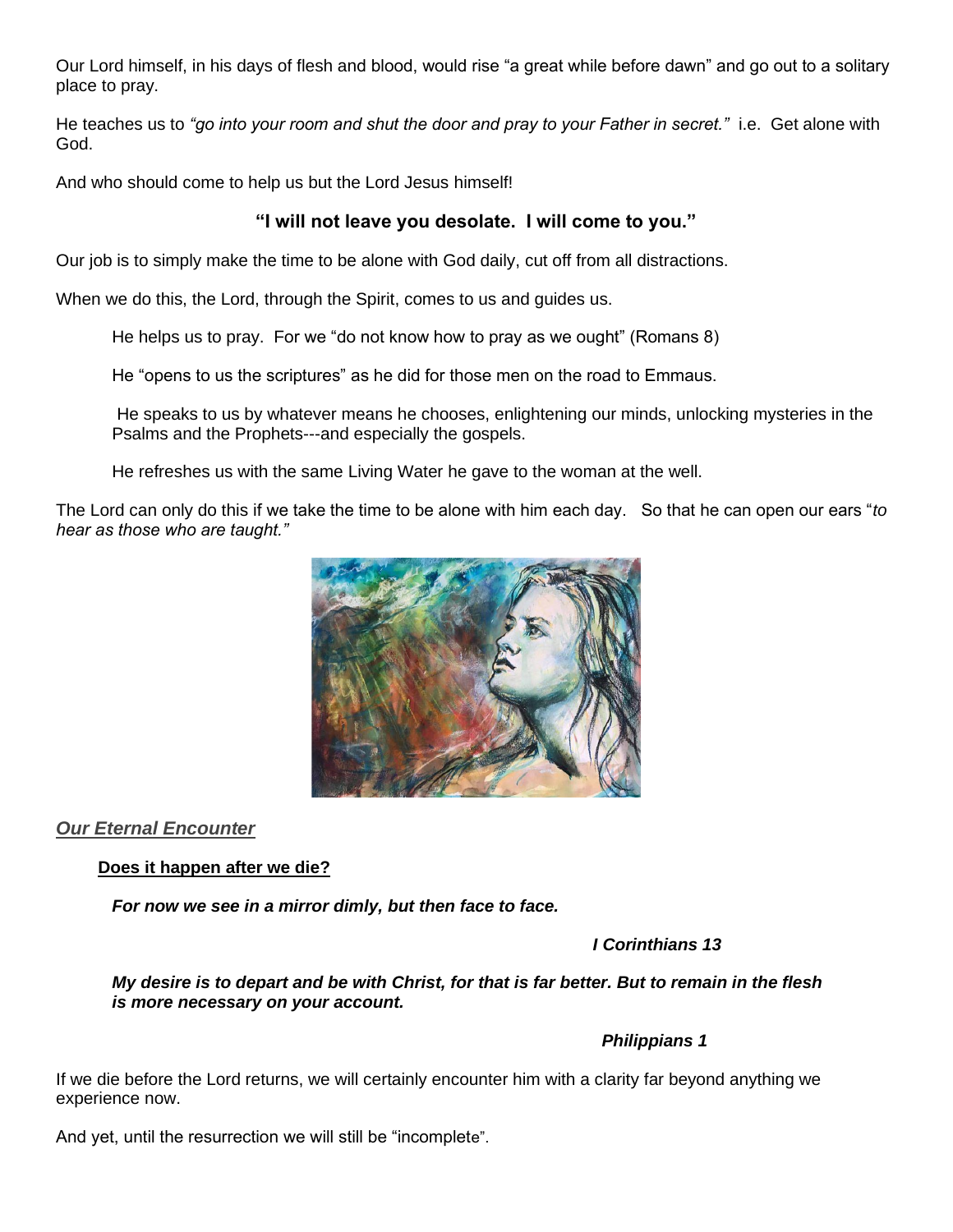# **Will we be in that "great multitude which no man can number"?**'

*"These are they who have come out of the great tribulation; they have washed their*  robes and made them white in the blood of the Lamb. Therefore are they before the *throne of God, and serve him day and night within his temple; and he who sits upon the throne will shelter them with his presence. They shall hunger no more, neither thirst any more; the sun shall not strike them, nor any scorching heat. For the Lamb in the midst of the throne will be their shepherd, and he will guide them to springs of living water; and God will wipe away every tear from their eyes."*

*Revelation 7*

This vision puts those who have poured out their lives for the Lord together in a magnificent joyful unity before the throne of glory.

What else can this be but an encounter with the Master that belongs to eternal world?

Will we encounter the Master at the Marriage Supper of the Lamb?



Then I heard what seemed to be the voice of a great multitude, like the sound of *many waters and like the sound of mighty thunderpeals, crying, "Hallelujah! For the Lord our God the Almighty reigns. Let us rejoice and exult and give him the glory, for the marriage of the Lamb has come, and his Bride has made herself ready; it was granted her to be clothed with fine linen, bright and pure" --for the fine linen is the righteous deeds of the saints. And the angel said to me, "Write this: Blessed are those who are invited to the marriage supper of the Lamb."*

# *Revelation 19*

# **At last the Body of Christ will be "without spot or wrinkle".**

Refined by fire, these believers are feasting with the Master, who is once again drinking "the fruit of the vine" with them.

God grant that we may be at that table!

### **Then comes the resurrection.**

*"Do not marvel at this; for the hour is coming when all who are in the tombs will hear his voice and come forth, those who have done good, to the resurrection of life, and those who have done evil, to the resurrection of judgment."*

*John 5*

There will be two final encounters: one joyful, the other terrifying. The joyful encounter will be based on what we did with the light we were given by God.

**God's light is mercy.**

**Did we receive it and walk in it?**

**If we did, the Lord who is our King will welcome us into his joy.**